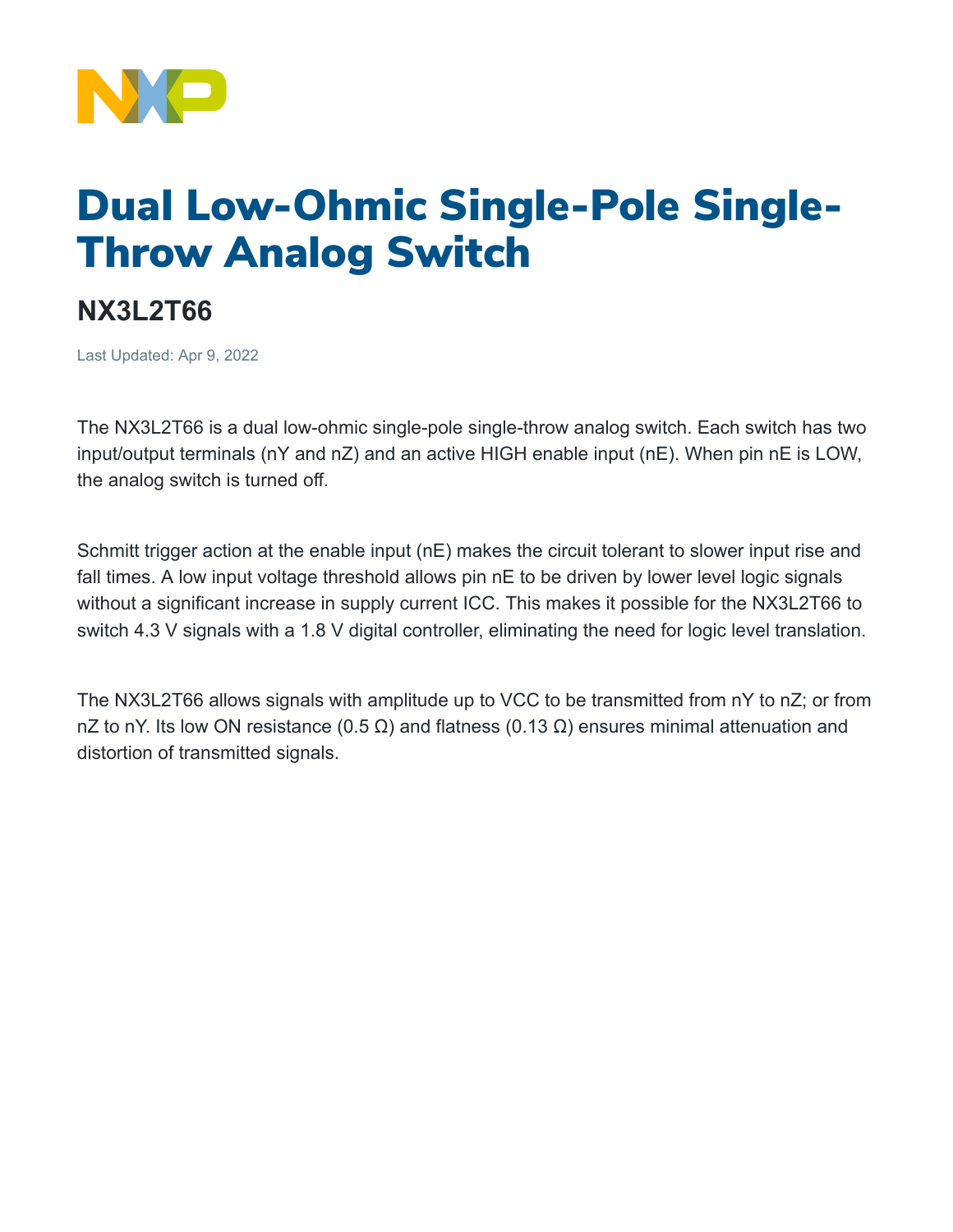**Block diagram: NX3L2G66GD, NX3L2G66GM, NX3L2G66GT, NX3L2T66GD, NX3L2T66GM, NX3L2T66GT, NX3L4684GM, NX3L4684TK Block Diagram**